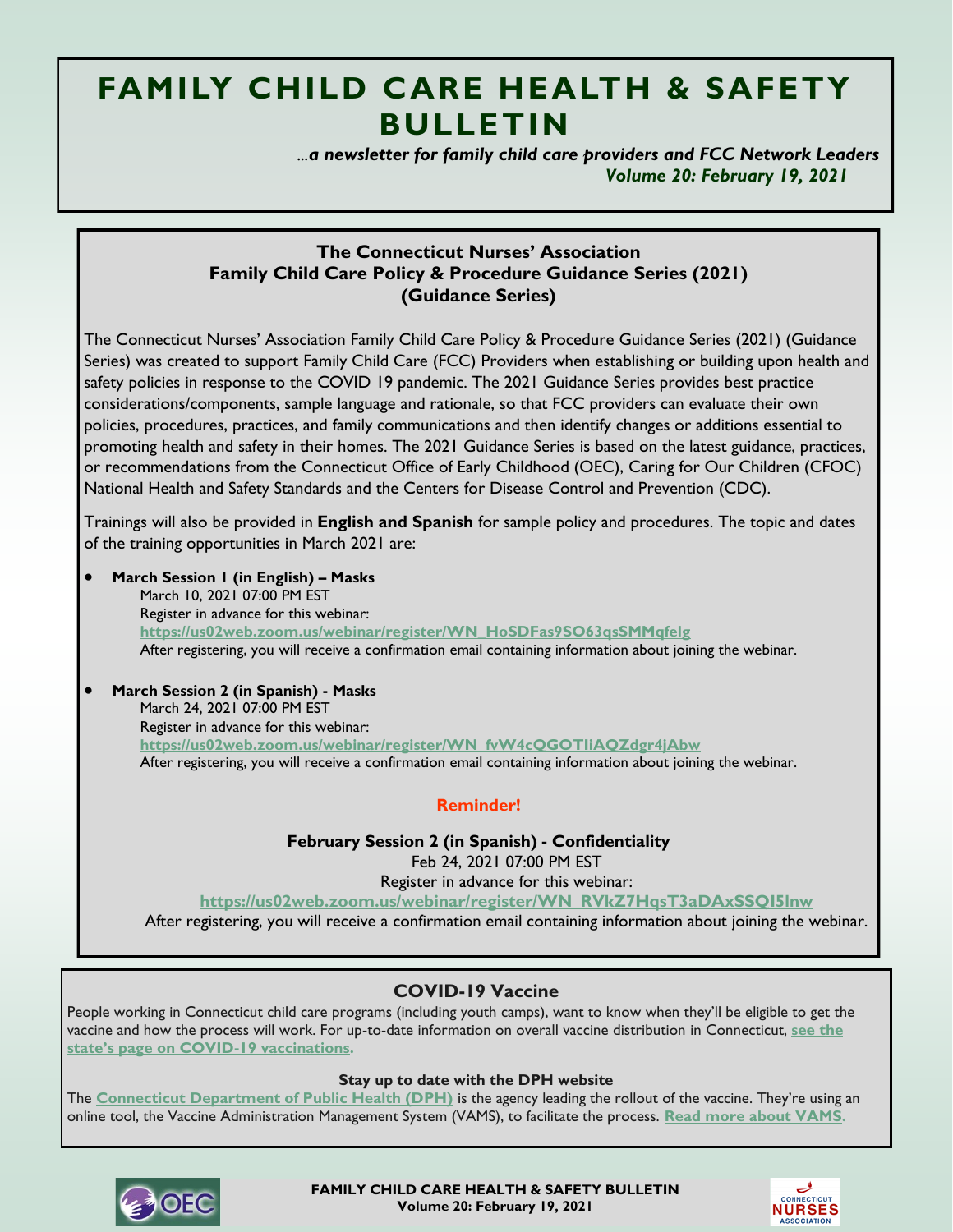# **BOLETÍN SOBRE SALUD Y SEGURIDAD EN LA GUARDERÍA FAMILIAR**

*… un boletín para proveedores de servicio de guardería familiar (FCC en inglés) y líderes de la red de las FCC Volume 20: February 19, 2021*

## **Asociación de enfermeras de Connecticut La Serie de orientación sobre políticas y procedimientos de guardería familiar (2021) (Serie de orientación)**

La *Serie de orientación sobre políticas y procedimientos de guardería familiar de la Asociación de enfermeras de Connecticut* (2021) (*Serie de orientación*) se creó para apoyar a los proveedores de guarderías familiares (FCC) en el establecimiento y desarrollo de políticas de salud y seguridad como respuesta a la pandemia de COVID 19. La Serie de orientación 2021 proporciona consideraciones/componentes basados en la experiencia más actual, lenguaje de muestra, y criterios racionales para que los proveedores de la FCC puedan evaluar sus propias pólizas, procedimientos, prácticas y comunicaciones familiares y luego identificar cambios o adiciones esenciales para promover la salud y la seguridad en sus hogares. La Serie de Orientación 2021 se basa en las orientaciones, prácticas o recomendaciones más actuales de la Oficina de la Primera Infancia de Connecticut (OEC), los Estándares Nacionales de Salud y Seguridad de Cuidado de nuestros hijos [Caring for Our Children (CFOC)] y los Centros para el Control y la Prevención de Enfermedades (CDC).

También se brindarán capacitaciones **en inglés y español** acerca de estas muestras de pólizas y procedimientos. El tema y las fechas de las oportunidades de capacitación en marzo de 2021 son:

## • **Marzo Sesión 1 (en inglés) - Mascarillas**

10 de marzo de 2021 07:00 PM EST Regístrese con antelación para este seminario web: **[https://us02web.zoom.us/webinar/register/WN\\_HoSDFas9SO63qsSMMqfelg](https://us02web.zoom.us/webinar/register/WN_HoSDFas9SO63qsSMMqfelg)** Después de registrarse, recibirá un correo electrónico de confirmación con información sobre cómo unirse al seminario web.

### • **Sesión de marzo 2 (en español) - Mascarillas** 24 de marzo de 2021 07:00 PM EST Regístrese con antelación para este seminario web: **[https://us02web.zoom.us/webinar/register/WN\\_fvW4cQGOTIiAQZdgr4jAbw](https://us02web.zoom.us/webinar/register/WN_fvW4cQGOTIiAQZdgr4jAbw)** Después de registrarse, recibirá un correo electrónico de confirmación con información sobre cómo unirse al seminario web.

**¡Recordatorio!**

**Sesión de febrero 2 (en español) - "Confidencialidad"** Feb 24, 2021 07:00 PM EST

Regístrese con antelación para este seminario web:

**[https://us02web.zoom.us/webinar/register/WN\\_RVkZ7HqsT3aDAxSSQI5lnw](https://us02web.zoom.us/webinar/register/WN_RVkZ7HqsT3aDAxSSQI5lnw)**

Después de registrarse, recibirá un correo electrónico de confirmación con información sobre cómo unirse al seminario web.

## **Vacuna para el COVID-19**

Las personas que trabajan en los programas de cuidado infantil de Connecticut (incluidos los campamentos para jóvenes) quieren saber cuándo serán elegibles para recibir la vacuna y cómo funcionará el proceso. Para obtener información actualizada sobre la distribución general de vacunas en Connecticut, **[consulte la página del estado sobre las vacunas COVID-19](https://translate.google.com/website?sl=en&tl=es&u=https://portal.ct.gov/Coronavirus/covid-19%2520vaccinations)** .

## **Manténgase actualizado con el sitio web de DPH**

El **[Departamento de Salud Pública de Connecticut \(DPH\)](https://translate.google.com/website?sl=en&tl=es&u=https://portal.ct.gov/dph)** es la agencia que lidera el lanzamiento de la vacuna. Están utilizando una herramienta en línea, el Sistema de Gestión de Administración de Vacunas (VAMS), para facilitar el proceso. **[Leer más sobre VAMS](https://translate.google.com/website?sl=en&tl=es&u=https://portal.ct.gov/-/media/Departments-and-Agencies/DPH/dph/infectious_diseases/immunization/VAMS-Training-materials/VAMS-Info-Sheet-for-CT-v10-11_20_20.pdf)**



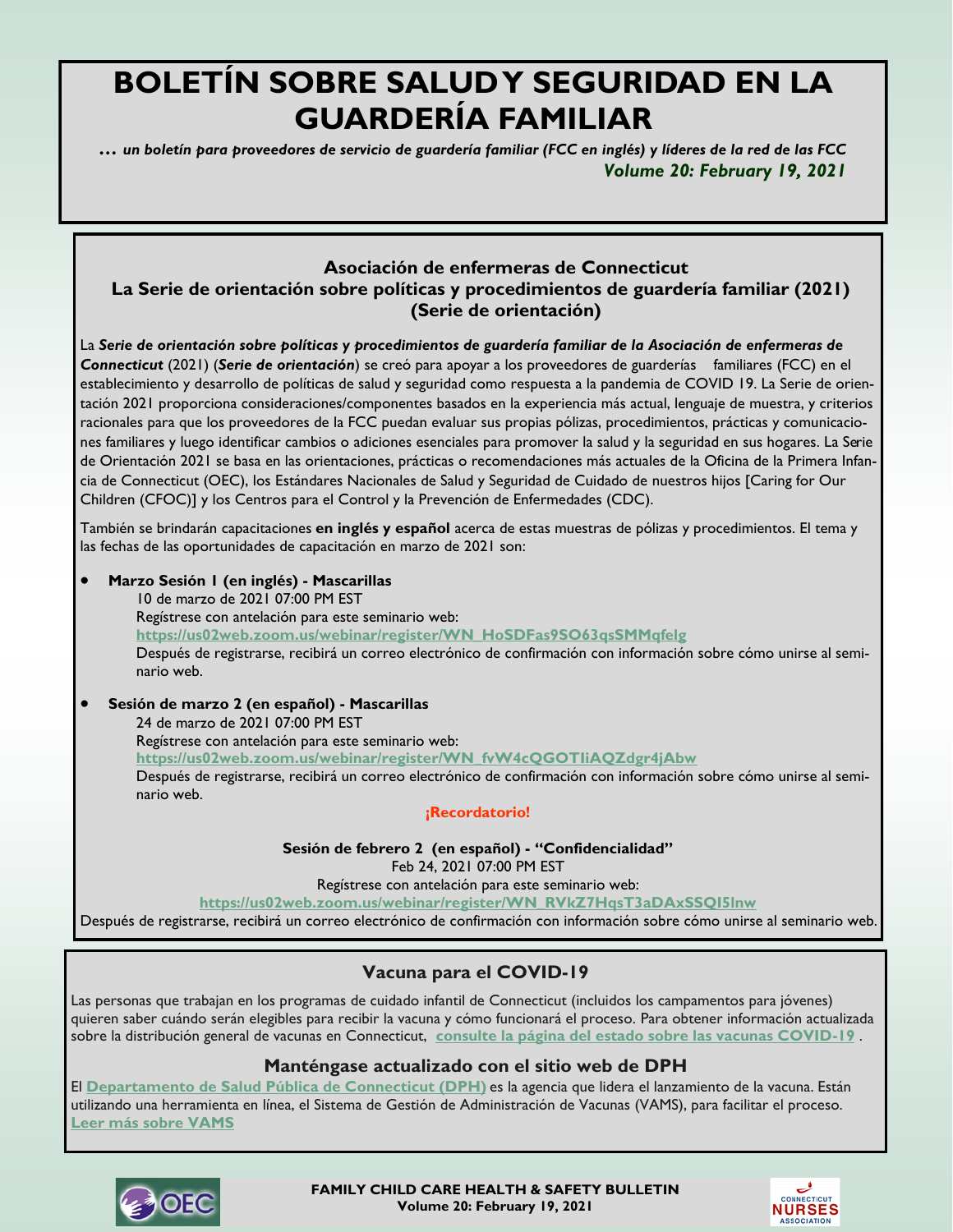## **Frequently Asked Questions about the COVID-19 Vaccination Eligibility, and Requirements <https://portal.ct.gov/Coronavirus/COVID-19-Vaccinations---FAQs>** • **When will I be able to receive a COVID-19 Vaccine?** Information about eligibility and timeline can be found at **[ct.gov/covidvaccine/access](https://portal.ct.gov/Coronavirus/COVID-19-Vaccination---Phases)** • **Who is and isn't in Phase 1a, and Phase 1b?** Information about who falls into each phase of the vaccine at this time can be found at **[ct.gov/covidvaccine/access](https://portal.ct.gov/Coronavirus/COVID-19-Vaccination---Phases)** It's important to remember that vaccination access and information changes quickly, so please check back frequently for the most up-to-date information. • **Is the COVID-19 vaccine mandatory?** No. The State of Connecticut is not mandating vaccination. • **Can people who have already have COVID-19 get the vaccine?** Yes. The CDC recommends that you get vaccinated even if you have already had COVID-19 because you can catch it more than once. You can receive the vaccine any time after you are done isolation and your symptoms have resolved but since you have antibodies for that 90 day period and re-infection is not likely during that timeframe you can also choose to wait until after 90 days to get immunized.

## **Frequently Asked Questions about the COVID-19 Vaccination**

#### **Risk of Infection, and Safety**

**<https://portal.ct.gov/Coronavirus/COVID-19-Vaccinations---FAQs>**

- *Can I still get COVID-19 after I'm vaccinated?* It typically takes a few weeks for the body to build immunity after vaccination. That means it's possible you could be infected with the virus that causes COVID-19 just before or just after vaccination and get sick. However, if you still get infected after you get vaccinated, the vaccine may prevent serious illness.
- *What are the side effects of the vaccine?* Those who receive the vaccine may experience mild symptoms of COVID-19 and soreness at the site of injection. **[Information about rare allergic reactions to the vaccination can be found on the CDC website](https://www.cdc.gov/coronavirus/2019-ncov/vaccines/safety/allergic-reaction.html)**.
- *Is it safe to get vaccinated if I have an underlying health condition?* Yes. COVID-19 vaccination is especially important for people with underlying health problems like heart disease, lung disease, diabetes, and obesity. People with these conditions are more likely to get very sick from COVID-19. It is recommended that people with these conditions get vaccinated. Individuals who have had prior allergic reactions to injectable medicines should consult with their medical providers before receiving a COVID-19 vaccine.
- *Can I get the vaccine if I'm pregnant or nursing?* Yes.
- *Is the COVID-19 vaccination safe for children?* Vaccinations are only authorized for those over 16 at this time, and more research needs to be done to develop a vaccine for children, but we are hopeful that there will be an update in the future.
- *Can people who have already have COVID-19 get the vaccine?* Yes. The CDC recommends that you get vaccinated even if you have already had COVID-19 because you can catch it more than once. While you may have some short-term antibody protection after recovering from COVID-19, we don't know how long this protection will last.

• *Can the vaccine give me COVID-19?* No. None of the COVD-19 vaccines currently authorized for use or in development in the United States use the live virus that causes COVID-19. However, it typically takes a few weeks for the body to build immunity after vaccination. That means it's possible you could be infected with the virus that causes COVID-19 just before or just after vaccination and get sick.